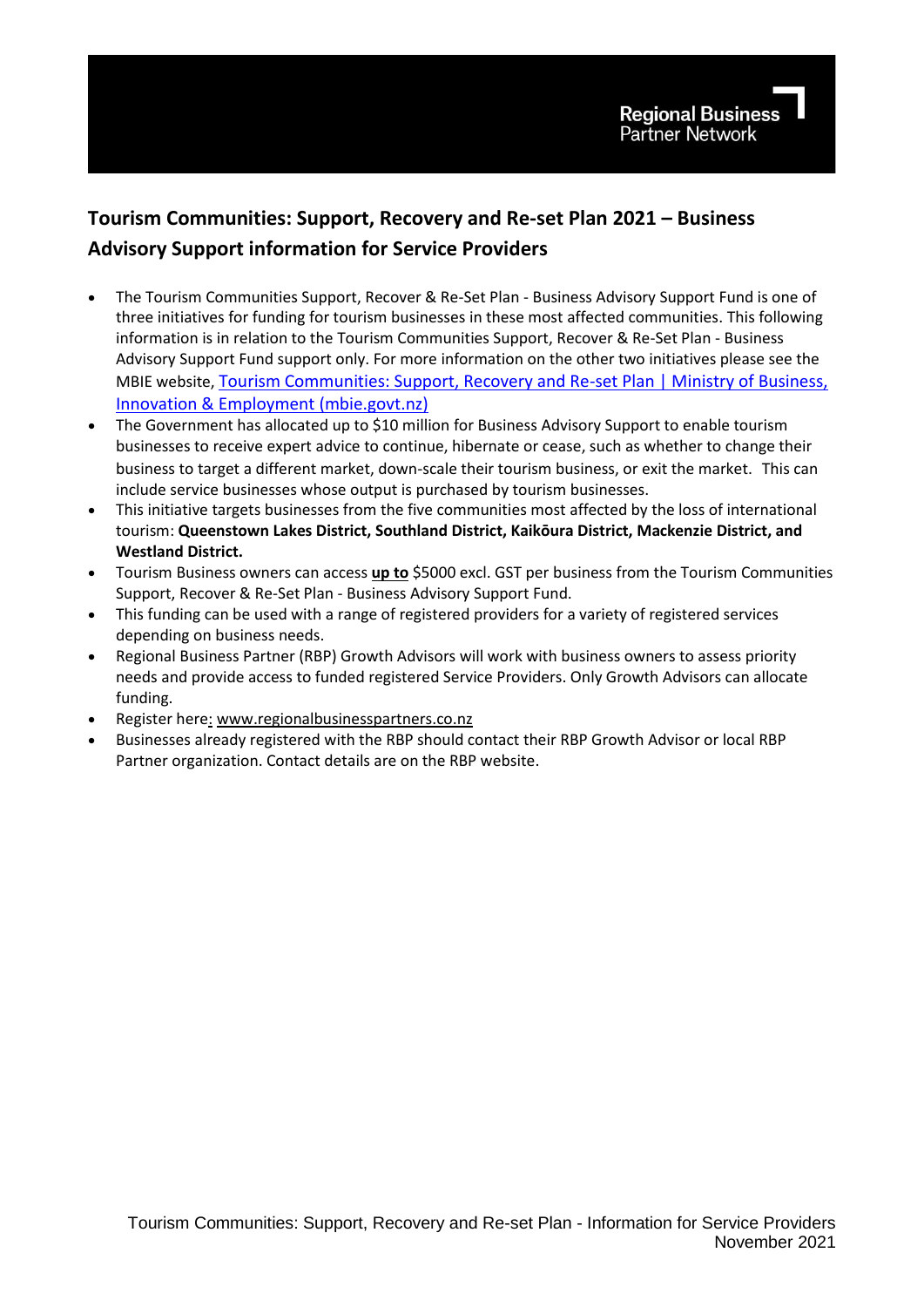# **Service Provider Eligibility**

#### **New Zealand based service providers may register services providing they;**

- Hold Professional Indemnity Insurance of \$1 million minimum value, and
- Be able to provide **expert advice** in one or more of the following subject areas
	- o HR & Employee Relations and Legal
	- o Financial and cash flow Management
	- o Health and Wellness
	- o Business Continuity Planning
	- o Marketing Strategy
	- o Digital Enablement Strategy
	- o Hibernation and exit advice

# **Or**,

- Be able to provide **management capability training** in one or more of the following subject areas:
	- o Marketing Strategies
	- o Business Systems
	- o Business Planning
	- o Capital Raising
	- o Finance
	- o Business Sustainability
	- o Governance
	- o Lean manufacturing / Business operations
	- o Leadership (Managing people)
	- o Managing Resources
	- o Export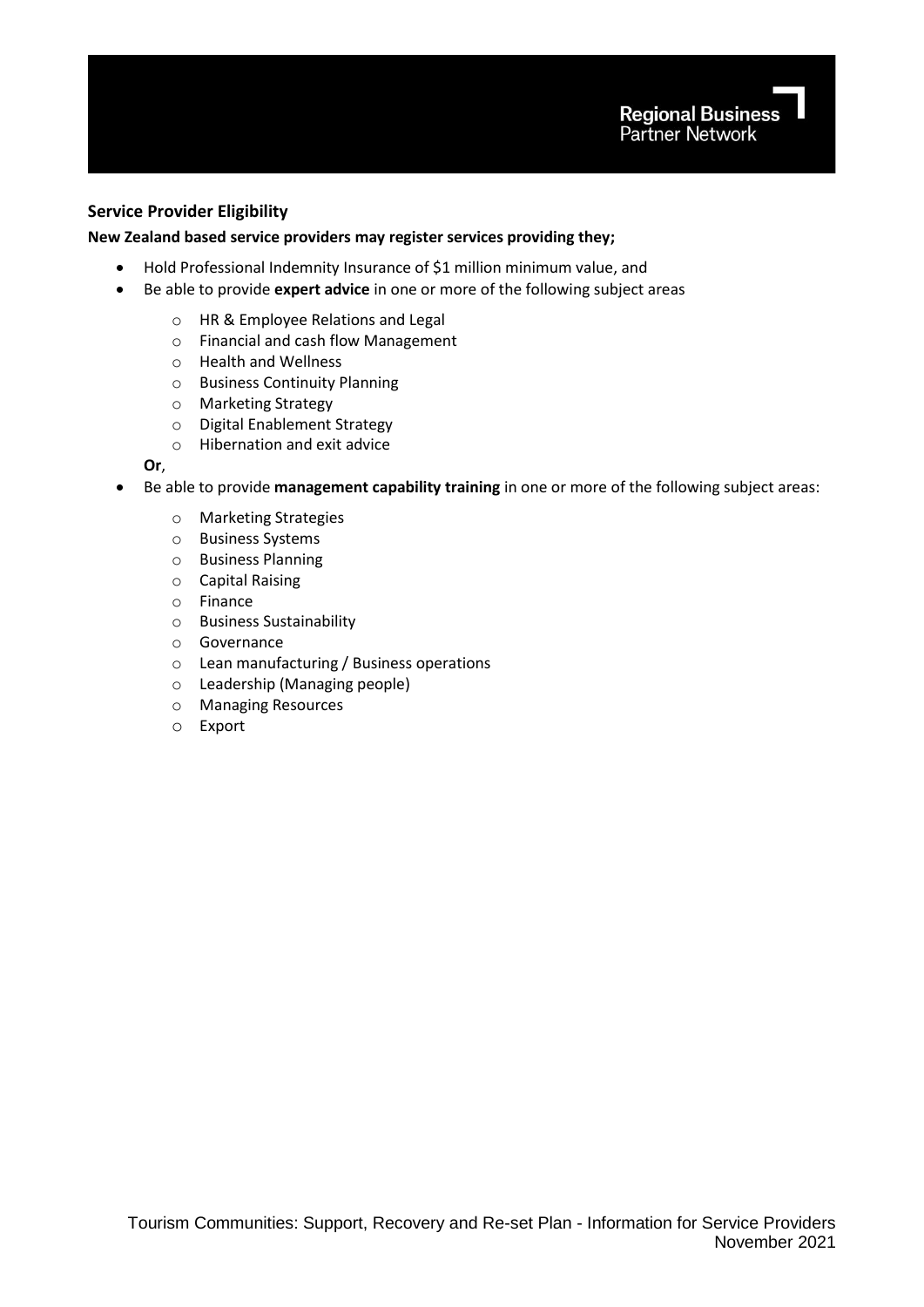# **Service Eligibility**

| 'Tourism & COVID-19' fund type services eligibility for                                                                                                                                                                                                                                                                              |                                                                                                                                                                                                                                                                                                                                                                                                                                                                                                                                                                                                                                                                                                                                                                                                                                                                                                                                                           |  |
|--------------------------------------------------------------------------------------------------------------------------------------------------------------------------------------------------------------------------------------------------------------------------------------------------------------------------------------|-----------------------------------------------------------------------------------------------------------------------------------------------------------------------------------------------------------------------------------------------------------------------------------------------------------------------------------------------------------------------------------------------------------------------------------------------------------------------------------------------------------------------------------------------------------------------------------------------------------------------------------------------------------------------------------------------------------------------------------------------------------------------------------------------------------------------------------------------------------------------------------------------------------------------------------------------------------|--|
| <b>Business Advisory Support</b>                                                                                                                                                                                                                                                                                                     |                                                                                                                                                                                                                                                                                                                                                                                                                                                                                                                                                                                                                                                                                                                                                                                                                                                                                                                                                           |  |
| Eligible service subjects                                                                                                                                                                                                                                                                                                            | Ineligible service subjects & content                                                                                                                                                                                                                                                                                                                                                                                                                                                                                                                                                                                                                                                                                                                                                                                                                                                                                                                     |  |
| HR & Employee Relations and Legal<br>$\blacksquare$<br>Finance and Cash flow Management<br>٠<br><b>Health and Wellness</b><br>$\blacksquare$<br><b>Business Continuity Planning</b><br>٠<br><b>Marketing Strategy</b><br>$\blacksquare$<br><b>Digital Enablement Strategy</b><br>٠<br>Hibernation and exit advice.<br>$\blacksquare$ | Consultancy services (eg: designing,<br>Ξ<br>developing, creating, building, auditing)<br><b>Training services</b><br>Ξ<br>Mentoring services (connect with NZ<br>٠<br><b>Business Mentors for these services)</b><br><b>Subscription services</b><br>Ξ<br>$\blacksquare$<br>Conferences, Seminars, Networking events,<br>retreats, team building days/event<br>Personal physical and / or mental health<br>Ξ<br>consultations (medical or alternative) are<br>not eligible for funding. eg: Private or group<br>Yoga, massage, Somatic experience<br>therapy, Talk therapy, physiotherapy,<br>osteopathy, personal training, life coaching.<br>Services offered outside New Zealand<br>٠<br>Services already subsidised through other<br>п<br>Government Funding (eg: How to apply for<br>a government small business loan)<br>Catering, travel & accommodation<br>٠<br>expenses<br>Examination fees / costs. Membership<br>$\blacksquare$<br>fees/costs |  |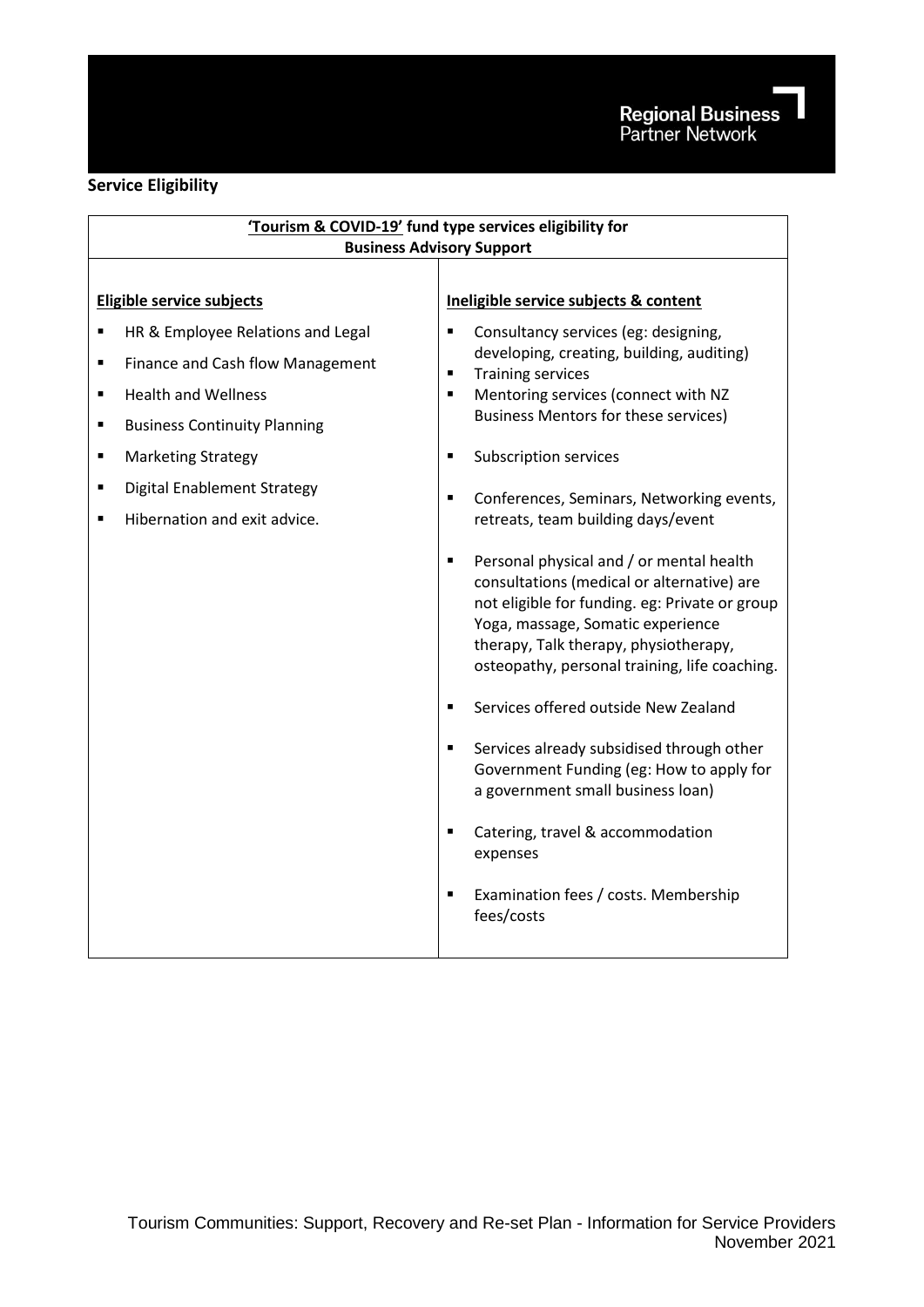# Regional Business<br>Partner Network

| ' Capability' fund type services eligibility for                         |                                                                                                                                                                                                                                                                              |  |
|--------------------------------------------------------------------------|------------------------------------------------------------------------------------------------------------------------------------------------------------------------------------------------------------------------------------------------------------------------------|--|
| <b>Business Advisory Support</b>                                         |                                                                                                                                                                                                                                                                              |  |
| Eligible service subjects                                                | Ineligible service subjects & content                                                                                                                                                                                                                                        |  |
| Management training in:<br><b>Marketing Strategies</b>                   | Mentoring services (connect with NZ<br>Ξ<br><b>Business Mentors for these services)</b>                                                                                                                                                                                      |  |
| <b>Business Systems</b><br><b>Business Planning</b><br>п                 | Consultancy Services ('doing' or<br>$\bullet$<br>implementing the work for the business<br>owner rather than training or coaching the<br>business owner / senior manager to do it                                                                                            |  |
| <b>Capital Raising</b>                                                   | themselves)                                                                                                                                                                                                                                                                  |  |
| Finance                                                                  | Website design, develop & build<br>Ξ<br>implementation/consulting                                                                                                                                                                                                            |  |
| <b>Business Sustainability</b><br>п<br>Governance<br>п                   | Subscription & membership services<br>Е                                                                                                                                                                                                                                      |  |
| Lean manufacturing / Business operations<br>п                            | Conferences, Seminars, Networking events,<br>Е<br>retreats, team building days/event                                                                                                                                                                                         |  |
| Leadership (Managing people)<br>٠<br><b>Managing Resources</b><br>Export | <b>Diagnostic and Assessment Services</b><br>٠<br>including audits (e.g. digital systems audits<br>and financial audits); Strengths and or<br>psychometric assessments (eg: Clifton<br>Strengths, Myers Briggs, Thomas DISC;<br>Ergonomic assessments)                       |  |
|                                                                          | Team &/or individual employee training<br>٠<br>Vocational & technical training eg: First Aid<br>course, Excel courses, cultural competence<br>courses                                                                                                                        |  |
|                                                                          | Personal physical and / or mental health<br>٠<br>consultations (medical or alternative) are<br>not eligible for funding. eg: Private or group<br>Yoga, massage, Somatic experience<br>therapy, Talk therapy, physiotherapy,<br>osteopathy, personal training, life coaching. |  |
|                                                                          | Specific software training eg: Xero, MS<br>$\blacksquare$<br>Office products.                                                                                                                                                                                                |  |
|                                                                          | Services offered outside New Zealand<br>٠                                                                                                                                                                                                                                    |  |
|                                                                          | Services to help business to access<br>٠<br>government funding. (Understanding<br>government R&D incentive tax process)                                                                                                                                                      |  |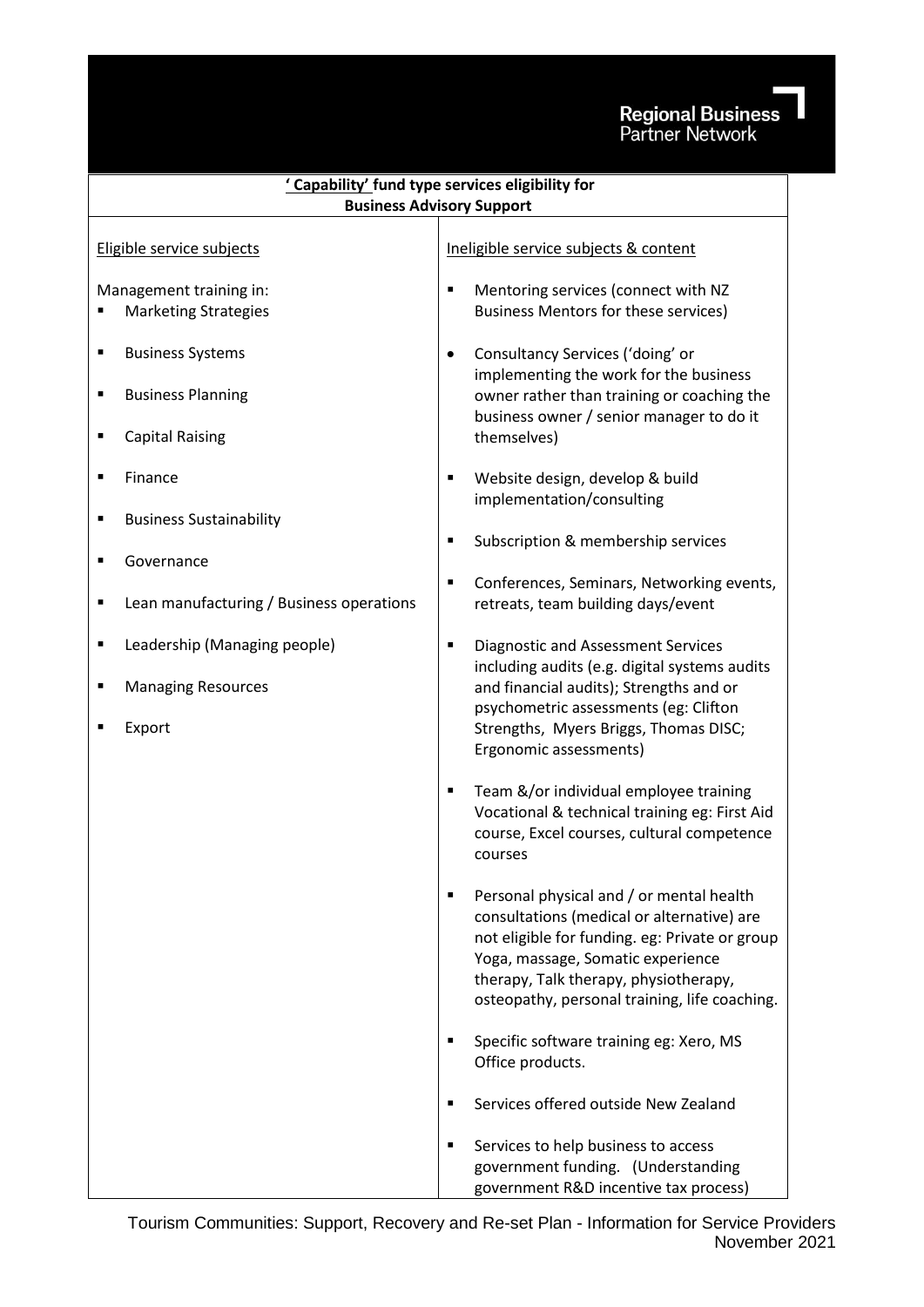| <b>Regional Business</b><br><b>Partner Network</b>                                                                                                                                      |
|-----------------------------------------------------------------------------------------------------------------------------------------------------------------------------------------|
| Personal & Professional development<br>٠<br>(personal and career development services)<br>with the exception of 'Leadership<br>development' (refer to eligible services list<br>below). |
| Compliance training eg: audits for<br>٠<br>compliance, training for government &<br>industry body compliance services eg:<br>Worksafety (Workplace certification and<br>Audits)         |
| Catering, travel & accommodation<br>п<br>expenses                                                                                                                                       |
| Examination fees / costs                                                                                                                                                                |

# **Additional useful information about service categories -**

# **Health & wellness**

We are looking for expert service providers with organisational psychology experience in workplace wellbeing with the intent being to provide business owners and managers with expert advice and support.

Services need to focus on advice and support for business owners to improve awareness and management of mental health & wellbeing in the workplace.

Expert advice (recommendations & suggestions) of what a business owner could (or should) do to strengthen their employee resilience, manage team stress and increase awareness of mental health (Health & Wellness strategy) so that the business can navigate future change and cope with disruption.

# **Hourly rates**

- **'Tourism'** fund type services = Hourly rates are required and should be equal to the service providers standard rates, the maximum rate MBIE would register is \$400+GST per hour.
- **'Covid'** fund type services = Hourly rates are required and should be equal to the service providers standard rates, the maximum rate MBIE would register is \$400+GST per hour.
- **'Capability'** fund type services = no set hourly cap, however costs should be comparable to rates when businesses are required to co-fund or pay 100% for the service i.e. costs should not be inflated due to the 100% funding being applied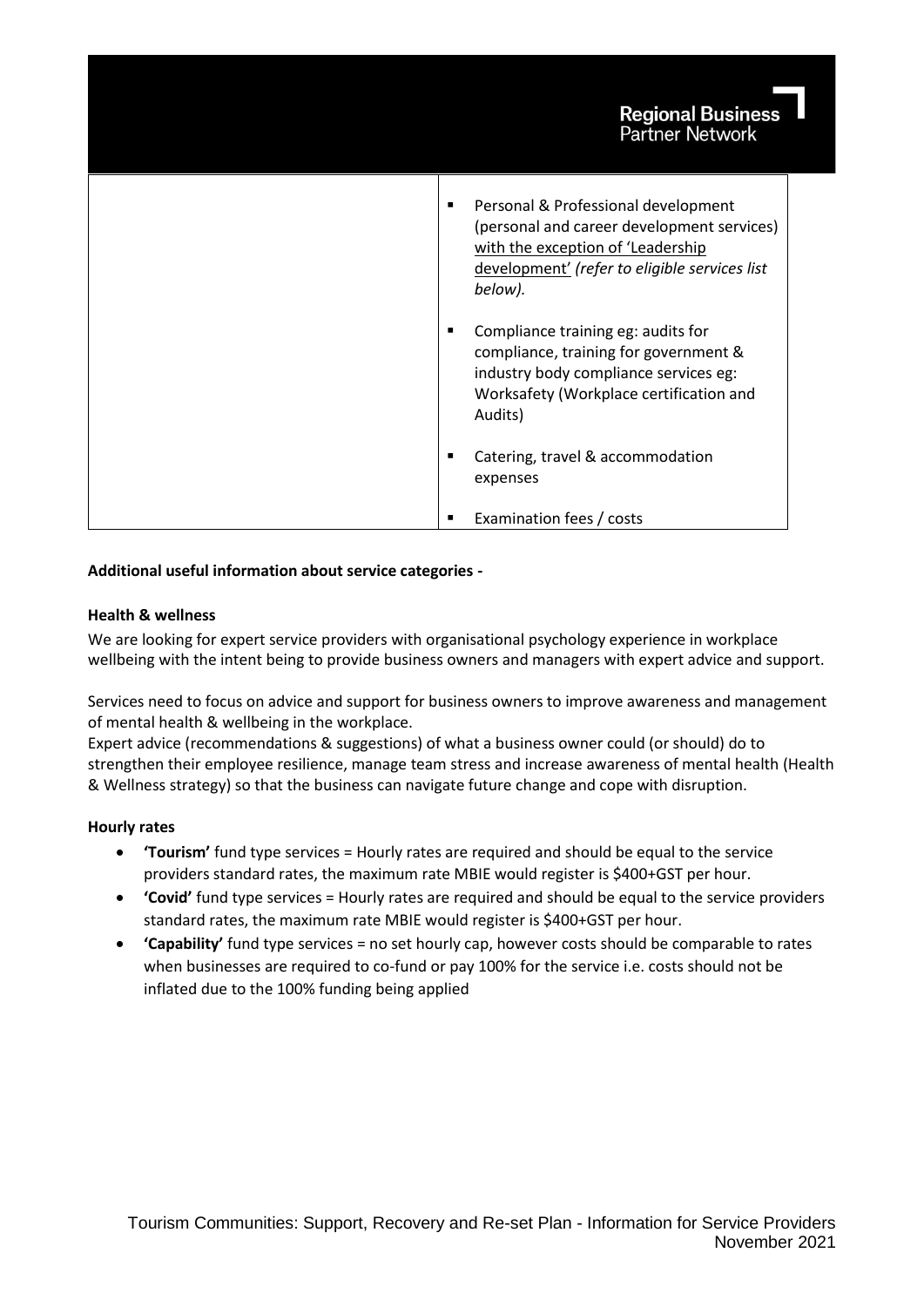

# **Creating a "Tourism" Service**

**Service Overview** – Optional

# **Service description**

'Tourism' fund type service descriptions need to include all the below information -

· Who the advisory service is for (Business owner and/or Senior Management)

· Details of this specific 'advisory / strategic planning' service.

· What areas of expertise will the service provider provide expert advice or strategic planning on that will help a business impacted by Covid-19 continue, hibernate or cease?

· What are the anticipated outcomes of this service?

· How can the service be delivered? (In person or virtually eg: Zoom or both)

· The approximate time commitment for the business owner or Senior Management to receive this advisory service. Format as min-max hours if easier.

#### **Hourly rate**

· For 'Tourism' fund type services this must be the \*exact hourly rate (excl GST) to provide this service.

· 'Tourism' fund type services hourly rates must not exceed \$400 (excl GST)

\*Please note this is different to Capability fund type Hourly rate requirements

#### **Price type**

For 'Tourism' fund type services select -

· Per Business price type option – (this gives the Service Provider the ability to set up Private events only)

#### **Fund Type**

· Select Tourism

#### **Categories**

· Select 1 – 3 relevant categories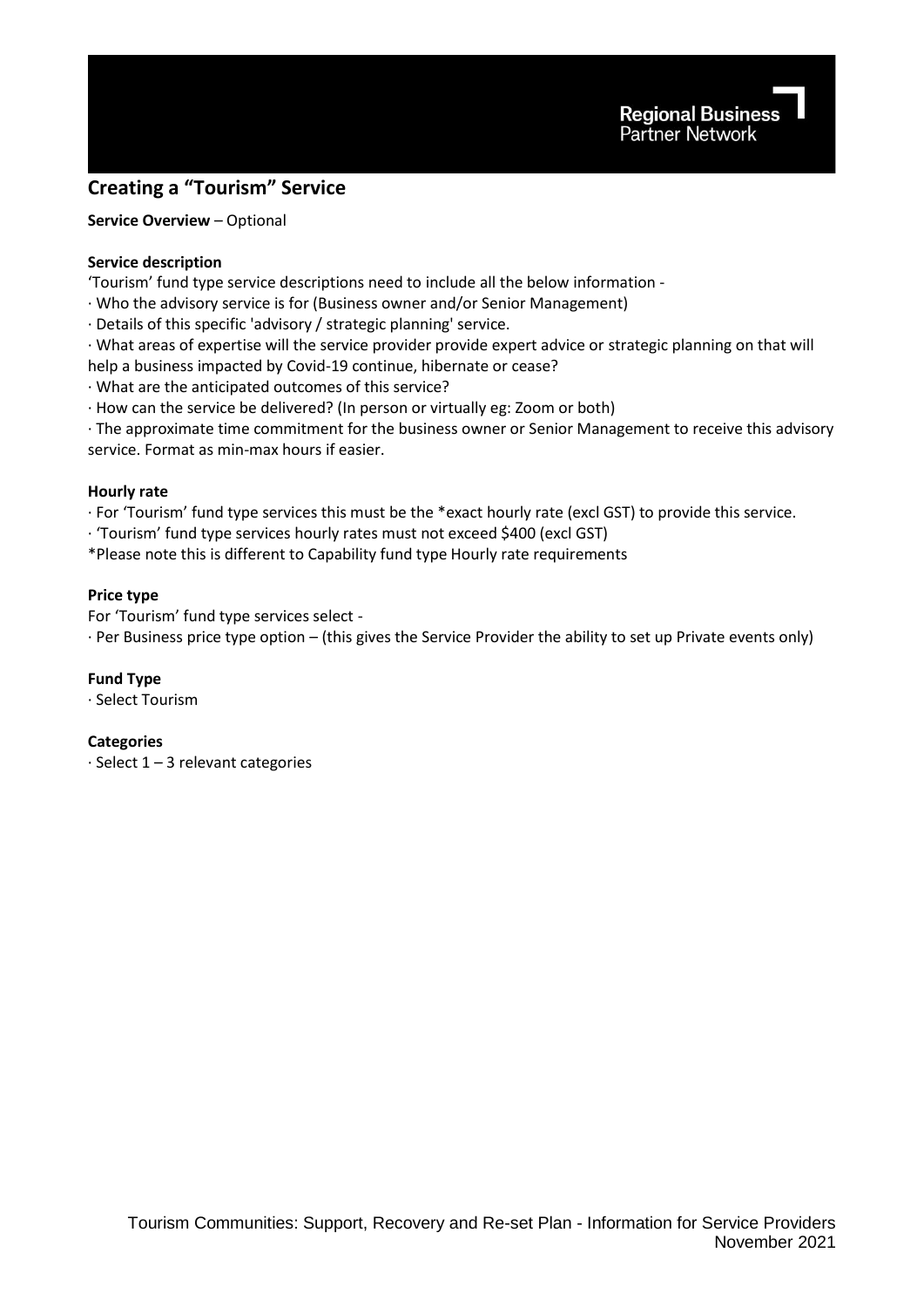# **Communication Information & Guidelines for Service Providers**

The following information is to provide some consistency in how service providers talk about their involvement with the Tourism Communities Support , Recover & Re-Set Plan - Business Advisory Support and to help manage the expectations of businesses.

# **Overview**

The Tourism Communities Support, Recover & Re-Set Plan - Business Advisory Support is a fund made available, due to additional investment into the RBPN, to support Tourism Businesses in the the five communities most affected by the loss of international tourism .

Demand is high and so it is vital that expectations are well managed. Always ensure you manage the expectations of a potential customer regarding whether they might receive funding and how much they may receive.

The funding is **up to** \$5,000 and allocated by a RBP Growth Advisor. Depending on business needs the amount allocated will vary. Only the Growth Advisors can make funding decisions, therefore as a Service Provider you should avoid mentioning funding amounts in any forms of promotion.

If unsure about your marketing and communication activity, please contact [info@regionalbusinesspartners.co.nz](mailto:info@regionalbusinesspartners.co.nz)

# **Guidelines**

As per the Promotion and Advertising terms in the contract, the Service Provider does not have rights to use the MBIE logo. Service Providers are not permitted to use the RBPN logo.

The New Zealand Government logo and other logos, icons, emblems and trade marks on [covid19.govt.nz](https://covid19.govt.nz/) are protected by law. You must not copy or use any logo, icon, emblem or trademark without express permission and compliance with applicable laws. Commercial use of these logos, such as the *[Unite against](https://covid19.govt.nz/)  [COVID-19,](https://covid19.govt.nz/)* is not permitted.

Service Providers must not use the RBP network and the Tourism Communities Support, Recover & Re-Set Plan - Business Advisory Support support as a marketing tool to sign businesses up to the service provider's data base.

Service Providers are not authorised to speak to the media on behalf of the RBPN. When/if dealing with media avoid giving that impression and if asked refer them to [media@mbie.govt.nz](mailto:media@mbie.govt.nz)

# **Service Providers are not to:**

- Use words such as Approved / Accredited / Authorised or Endorsed in relation to their services registered with the Tourism Communities Support, Recover & Re-Set Plan - Business Advisory Support.
- Suggest that business can apply for funding via a Service Provider.
- Sign customers up to the RBP Network. Customers must do this themselves to agree to T&Cs.
- Refer to themselves as being able to get grants for businesses as this could lead to confusion as to how the RBP voucher system works.

# **Service Providers can:**

• Promote that they have a registered service with RBP Network

Tourism Communities: Support, Recovery and Re-set Plan - Information for Service Providers November 2021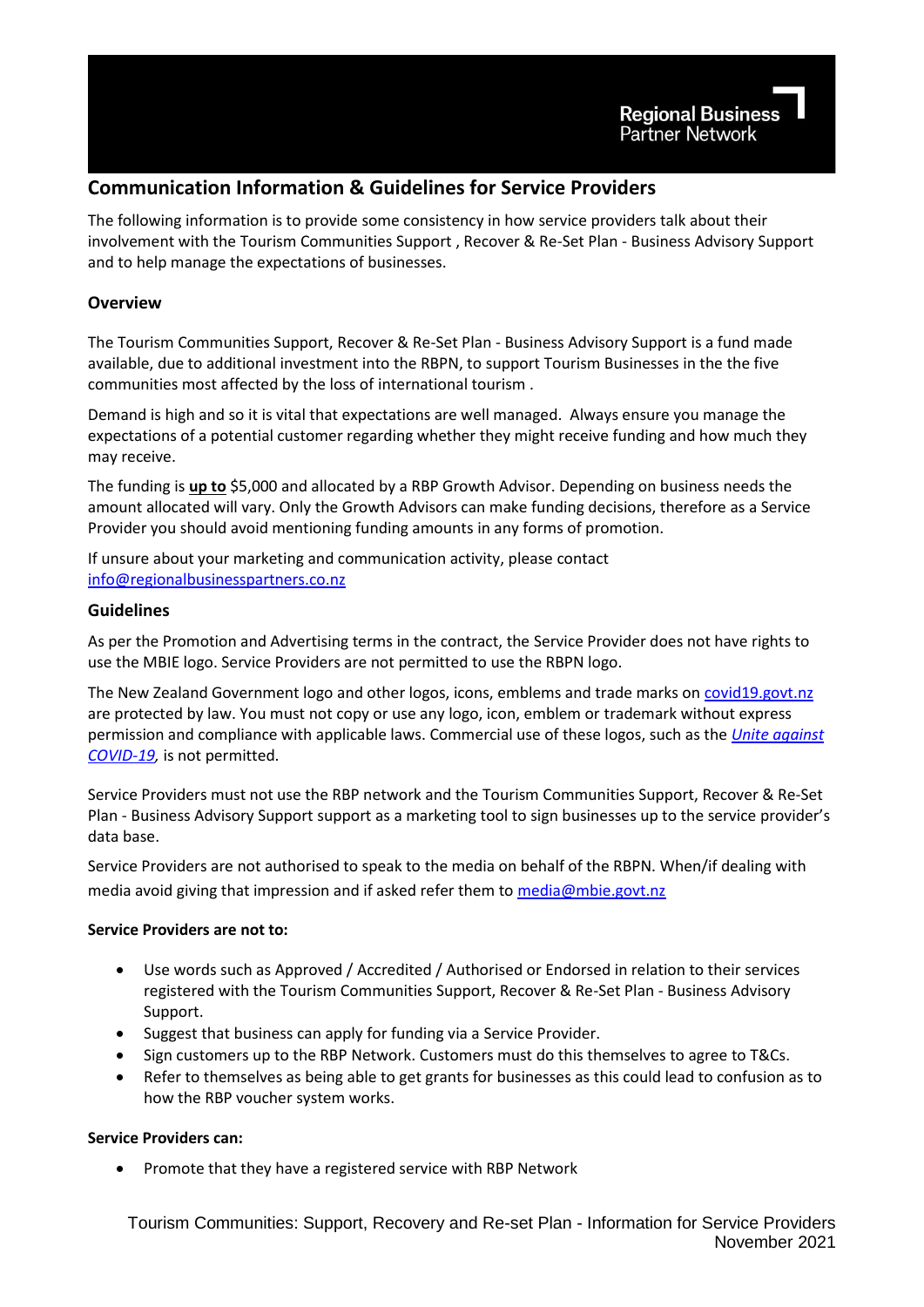- Promote that businesses from the 5 most affected communities **may** be eligible to receive funding for a registered service as part of the Tourism Communities Support, Recover & Re-Set Plan - Business Advisory Support
- Promote that businesses **may** be eligible to receive funding to implement the advice received and will need to contact the Lead Entity for the district. [Tourism Communities: Support, Recovery and](https://www.mbie.govt.nz/immigration-and-tourism/tourism/tourism-recovery/tourism-communities-support-recovery-and-re-set-plan/)  [Re-set Plan | Ministry of Business, Innovation & Employment \(mbie.govt.nz\)](https://www.mbie.govt.nz/immigration-and-tourism/tourism/tourism-recovery/tourism-communities-support-recovery-and-re-set-plan/)
- Acknowledge that there is support available for businesses in the five districts through the Tourism Communities Support, Recover & Re-Set Plan - Business Advisory Support.

# **Marketing/Communicating a registered service**

When promoting individual registered services the following text can be used:

This service is registered with the Tourism Communities Support, Recover & Re-Set Plan - Business Advisory Support. Find out more by visitin[g www.regionalbusinesspartners.co.nz](http://www.regionalbusinesspartners.co.nz/)

Businesses may be eligible for support under the Tourism Communities Support, Recover & Re-Set Plan - Business Advisory Support for this service. Find out more by visiting [www.regionalbusinesspartners.co.nz](http://www.regionalbusinesspartners.co.nz/)

#### **Advertising about your organisation**

If you are planning to advertise that your organisation delivers services that have been registered with the Tourism Communities Support, Recover & Re-Set Plan - Business Advisory Support the following text can be used:

"[Registered organisation name] offers services that are registered with the Tourism Communities Support, Recover & Re-Set Plan - Business Advisory Support'. Find out more by visiting [www.regionalbusinesspartners.co.nz](http://www.regionalbusinesspartners.co.nz/)

# **Descriptions**

If you wish to refer to the Tourism Communities Support, Recover & Re-Set Plan - Business Advisory Support, the following text can be used:

Tourism Communities Support, Recover & Re-Set Plan - **Business Advisory Support**

*Optional Introduction: Tourism businesses may qualify for funding to help pay for advisory services to support them recover and re-set from Covid-19.*

The Tourism Communities Support , Recover & Re-Set Plan - Business Advisory Support can provide support in areas such as HR, health and wellbeing, business continuity, cash flow and finance management, management capability development, marketing and digital enablement strategy and hibernation and exit advice.

Funding is only available through the Regional Business Partner Network (RBP) Growth Advisors.

Businesses **may** be eligible to receive funding to implement the advice received and will need to contact the Lead Entity for the district. [Tourism Communities: Support, Recovery and Re-set Plan | Ministry of](https://www.mbie.govt.nz/immigration-and-tourism/tourism/tourism-recovery/tourism-communities-support-recovery-and-re-set-plan/)  [Business, Innovation & Employment \(mbie.govt.nz\)](https://www.mbie.govt.nz/immigration-and-tourism/tourism/tourism-recovery/tourism-communities-support-recovery-and-re-set-plan/)

For more information or to find your local Growth Advisor go to

[Find your local Regional Business Partner | Regional Business Partner Network](https://www.regionalbusinesspartners.co.nz/page/find-your-local-regional-business-partner)  [\(regionalbusinesspartners.co.nz\)](https://www.regionalbusinesspartners.co.nz/page/find-your-local-regional-business-partner)